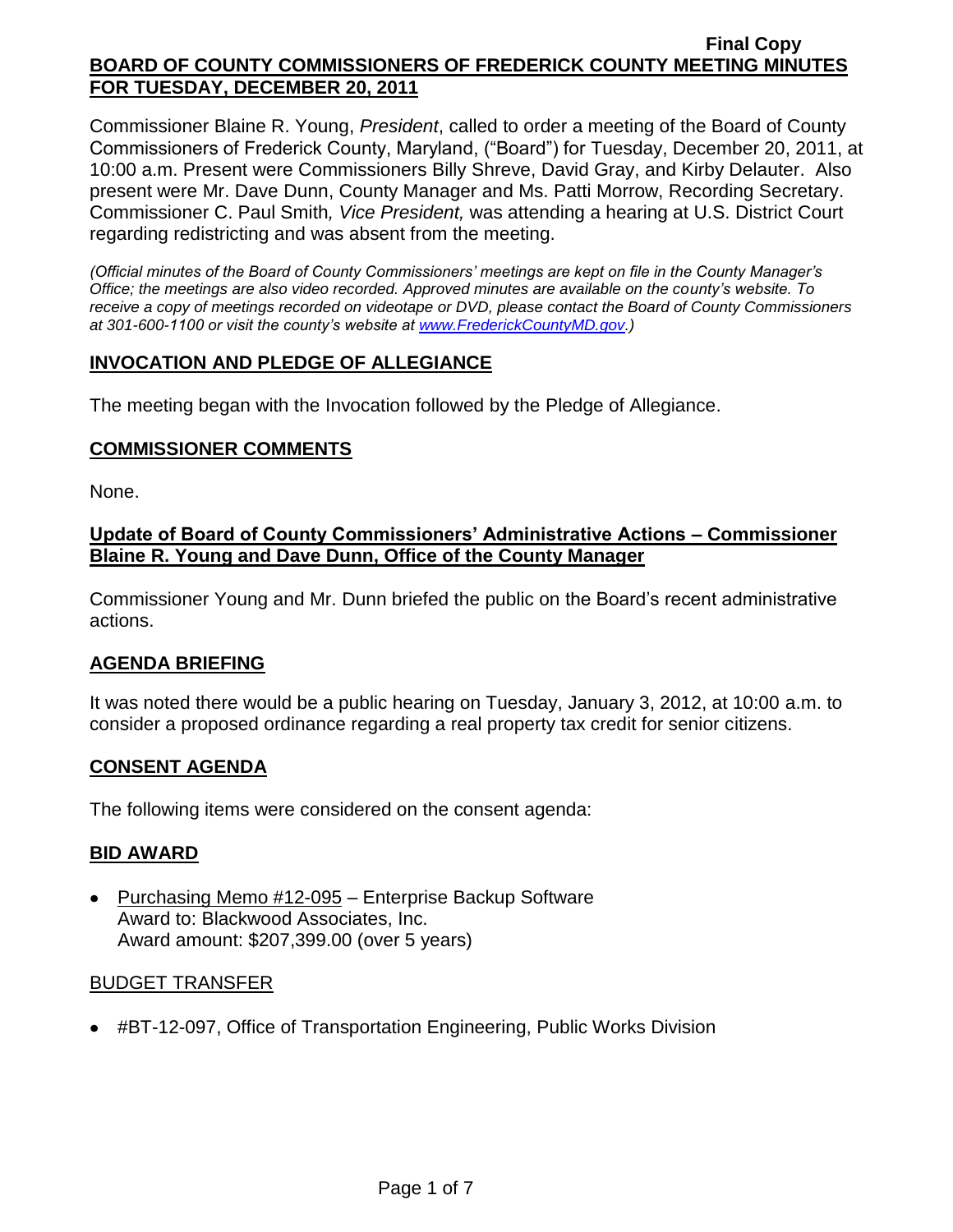# CHANGE ORDERS

- Citizens Care and Rehabilitation Center (CCRC) / Montevue Assisted Living (MAL) Design Change Order No. 33: Reimbursement to Frederick County for WCD 12 (Vent Piping) Construction Costs – Sue Barthol, Public Works Division
- CCRC / MAL Design Change Order No. 34: Additional Compensation for Design Services per Arbitration Determination – Dave Grossweiler, Public Works Division

# GRANT

FY 2013 State Criminal Alien Assistance Program (SCAAP) Grant Renewal and Budget Transfer – Keith Welty, Sheriff's Office

Commissioner Shreve moved to approve the consent agenda as presented. Commissioner Delauter seconded the motion that passed 4-0 with Commissioner Smith absent.

# **WORKSESSION**

# **Discussion of Aging and Long Term Care Issues – Gloria Lawlah, Maryland Secretary of Aging**

Ms. Carolyn True, Citizens Service Division, introduced Ms. Lawlah and Ms. Ilene Rosenthal, Deputy Secretary of Aging.

Ms. Lawlah briefed the Board on the recent changes to the long-term support and service needs of seniors. She indicated the current and future initiatives would be shifting the focus and the funding away from traditional facility based long term care and focus on person-centered community-based alternatives.

Public comment was heard from:

- Steve Wilhelm, Frederick County Commission on Aging
- Stuart Rosenthal, Chair, State of Maryland Commission on Aging

No action was taken on this item as it was informational.

### **Initiation of Draft Ordinance to Amend Chapters 1-20 and 1-25 of the County Code to Allow Board of County Commissioners to Approve Adequate Public Facilities Ordinance (APFO) as Part of Developers Rights and Responsibilities Agreement (DRRA) – Kathy Mitchell, Office of the County Attorney**

Ms. Mitchell presented the draft ordinance to amend the county code regarding approval of APFO as a part of a DRRA.

Mr. Eric Soter, Community Development Division, commented on the ordinance. Mr. Soter noted the proposed ordinance was initiated by staff.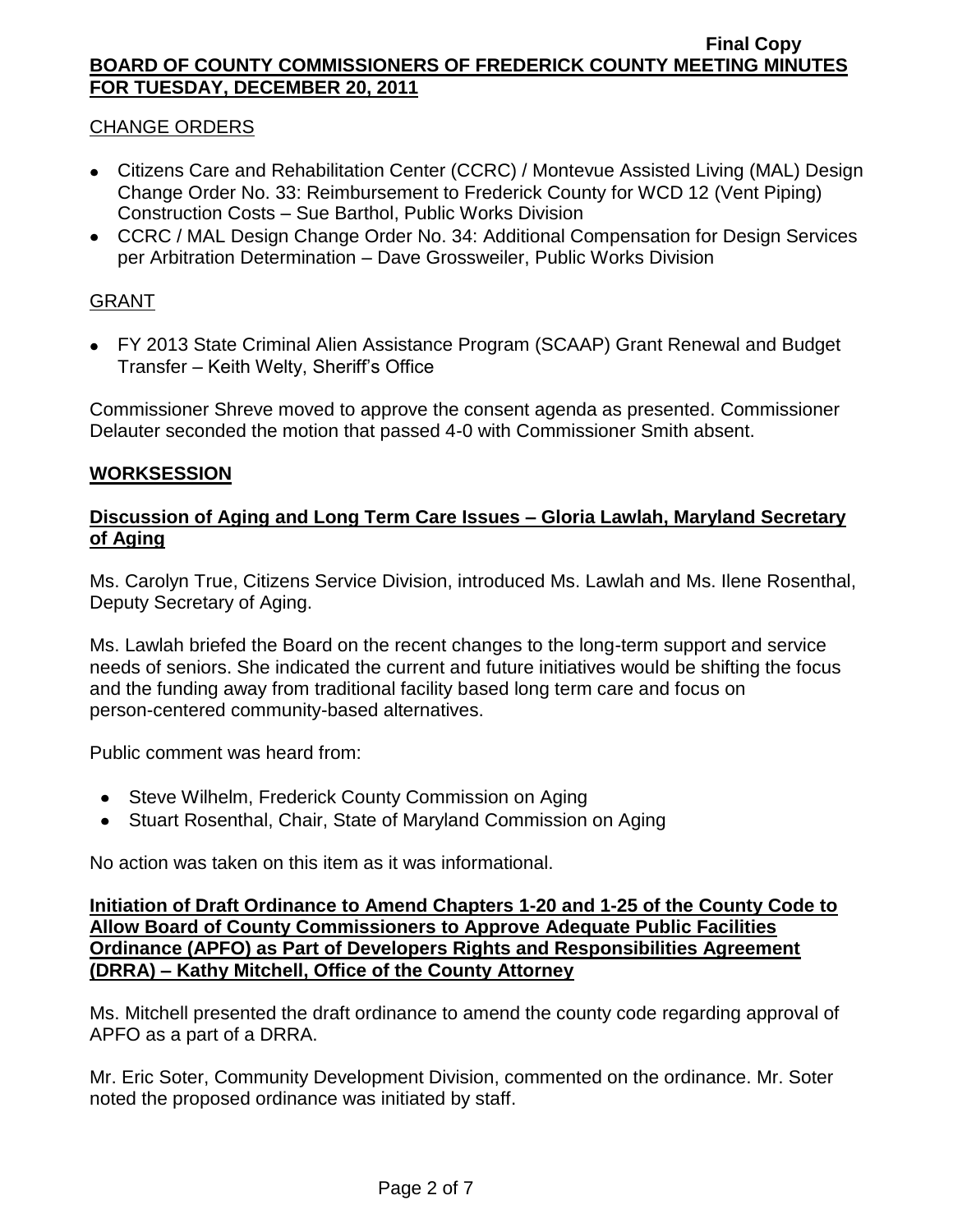Public comment was heard from:

- Bruce Dean, Esquire, President of the Frederick County Land Use Council
- Rolan Clark

Commissioner Shreve moved to take the draft ordinance through the public review process. Commissioner Delauter seconded the motion that passed 3-1 with Commissioner Gray opposed and Commissioner Smith absent.

# **Appointments/Reappointments to Boards/Commissions/Committees – Joyce Grossnickle, Office of the County Manager**

# Affordable Housing Council

There were no public comments.

Commissioner Gray moved to appoint Reverend Philip Curran to fill an unexpired term to expire June 30, 2014; to appoint Mr. Troy Linton to fill an unexpired term to expire June 30, 2012; and to appoint Mayor Debby Burgoyne to serve as the elected official representative with no term assigned. Commissioner Shreve seconded the motion that passed 4-0 with Commissioner Smith absent.

### Commission on Aging

There were no public comments.

Commissioner Gray moved to reappoint Mr. Millard Haines and Ms. Louse Lynch to serve three-year terms to expire June 30, 2014. Commissioner Shreve seconded the motion that passed 4-0 with Commissioner Smith absent.

#### Commission on Disabilities

There were no public comments.

Commissioner Gray moved to reappoint Ms. Jeanine Aubertin to serve a three-year term to expire June 30, 2014. Commissioner Shreve seconded the motion that passed 4-0 with Commissioner Smith absent.

# Companion Animal Welfare Advisory Committee

There were no public comments.

Commissioner Shreve moved appoint Ms. Lauren Ireland to fill an unexpired term to expire June 30, 2012. Commissioner Delauter seconded the motion that passed 4-0 with Commissioner Smith absent.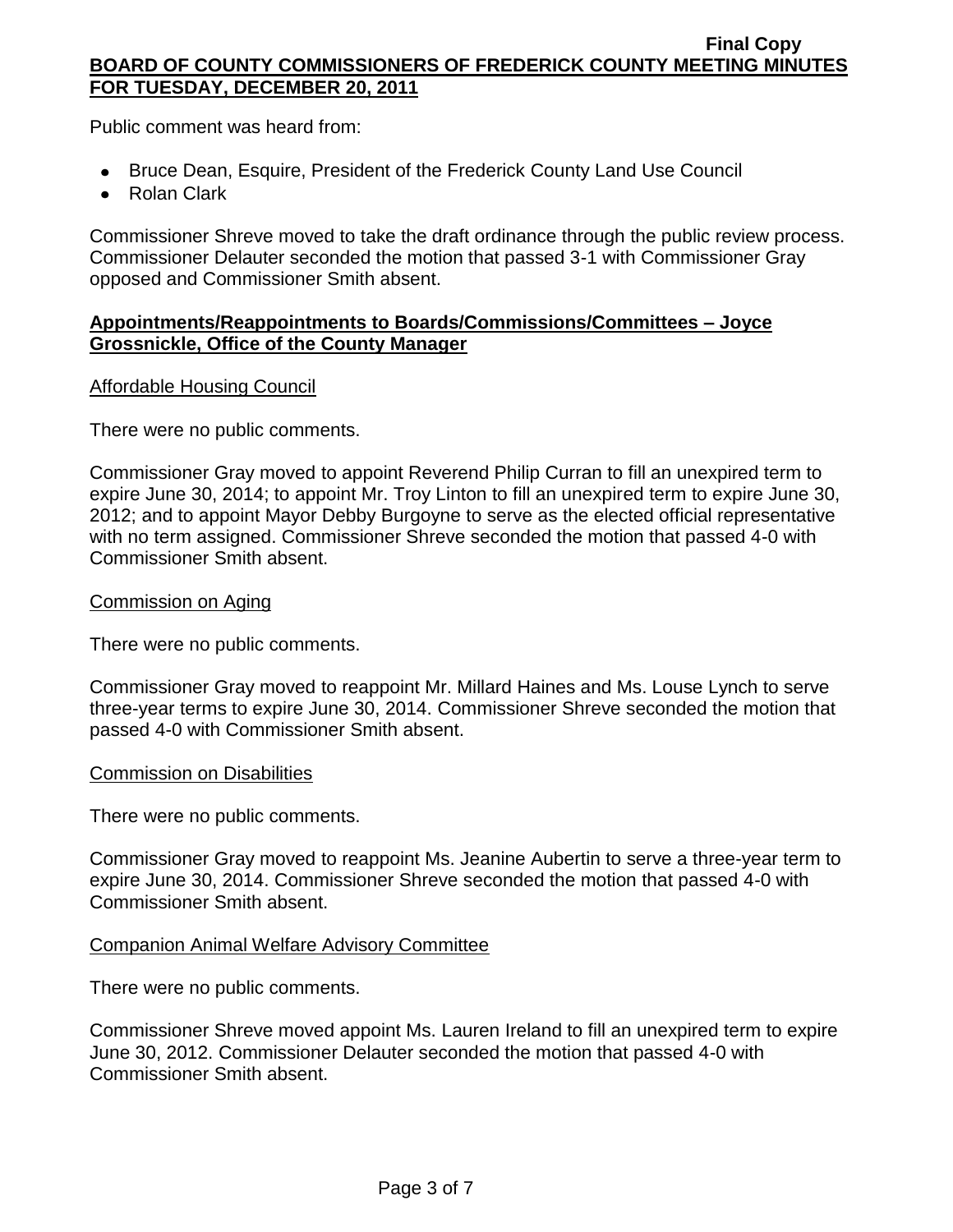### Human Relations Commission

There were no public comments.

Commissioner Delauter moved to appoint Mr. Vincent Fiammetta to fill an unexpired term to expire June 30, 2014. Commissioner Shreve seconded the motion that passed 4-0 with Commissioner Smith absent.

### Small Business Revolving Loan Review Committee (Committee)

There were no public comments.

Commissioner Shreve moved to have Business Development Advisory Council Member H. Richard Ishler, Jr. serve on the Committee. Commissioner Delauter seconded the motion that passed 4-0 with Commissioner Smith absent.

#### Substance Abuse Council

There were no public comments.

Commissioner Shreve moved to reappoint Ms. Debra Campbell-Addison and Mr. Korey Shorb to serve four-year terms to expire June 30, 2015. Commissioner Delauter seconded the motion that passed 4-0 with Commissioner Smith absent.

#### Sustainability Commission

There were no public comments.

Commissioner Shreve moved to appoint Mr. Christian May to fill an unexpired term to expire June 30, 2013. Commissioner Gray seconded the motion that passed 4-0 with Commissioner Smith absent.

#### Transportation Services Advisory Council

There were no public comments.

Commissioner Gray moved to appoint Mr. Rick Weldon to serve as the Maryland Municipal League – Frederick County Chapter representative with no term assigned. Commissioner Shreve seconded the motion that passed 4-0 with Commissioner Smith absent.

#### OPEB Investment Committee

There were no public comments.

Commissioner Shreve moved to appoint Mr. Chuck Nipe to serve as the Retirement Plan Committee's second representative with his term to expire June 30, 2014; to remove the terms of the Frederick County Public Schools (FCPS) Executive Director and FCPS Finance Manager as the positions would now become permanent with no terms assigned; and to appoint Ms. Colette Baker, FCPS Benefits Officer, to serve as the FCPS at-large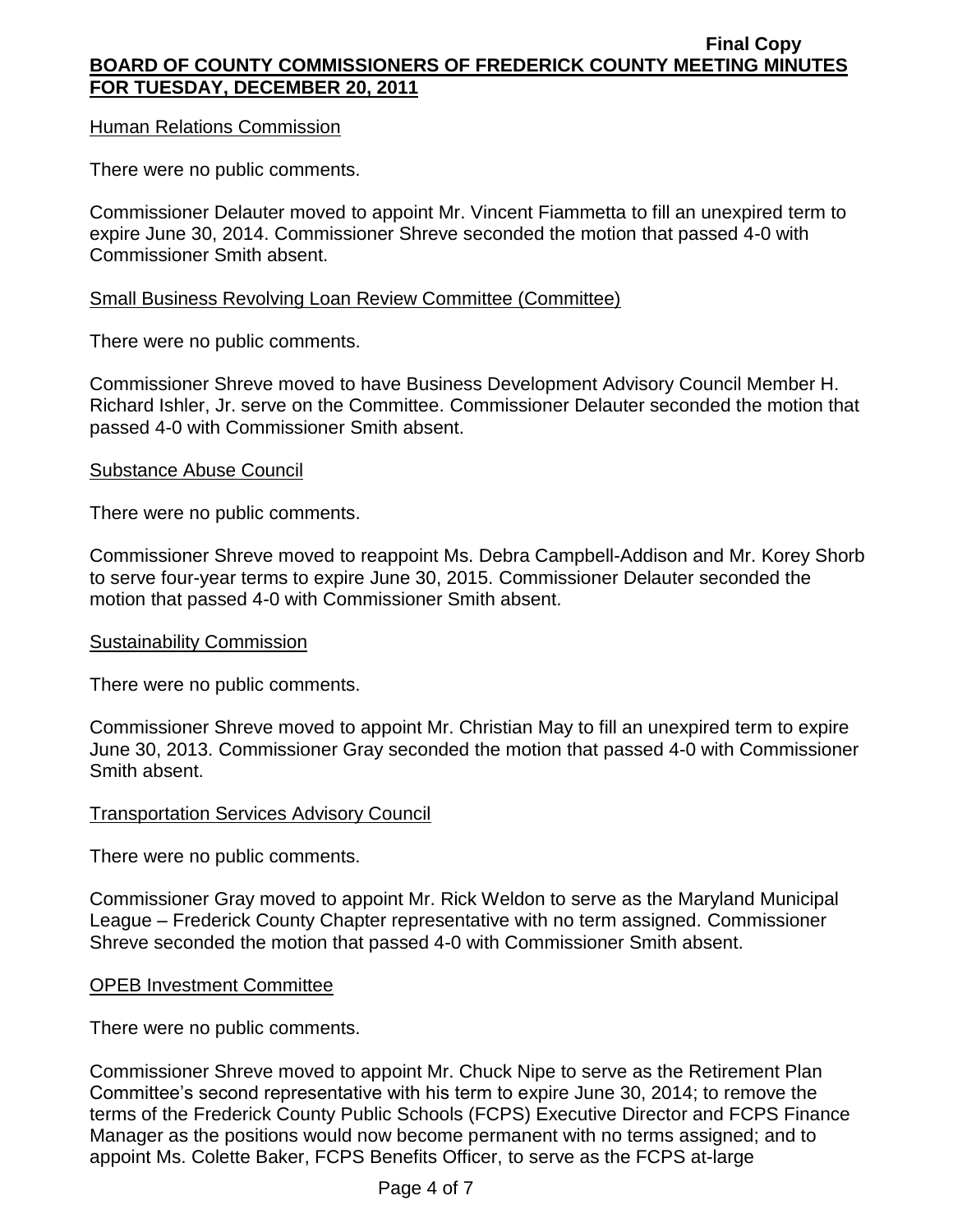representative for a term to expire June 30, 2015. Commissioner Delauter seconded the motion that passed 4-0 with Commissioner Smith absent.

# Metropolitan Washington Council of Governments

There were no public comments.

Commissioner Gray moved to continue for 2012 with the same policy boards/committees as assigned for 2011. Commissioner Delauter seconded the motion that passed 4-0 with Commissioner Smith absent.

# **Community Gardens Initiative – Paul Dial and Bob Hicks, Parks and Recreation Division**

Mr. Dial briefed the Board on a request by a county resident to establish community garden plots in Frederick County parks.

Mr. Dial indicated Ballenger Creek Park would best meet the needs of a potential community garden.

There were no public comments.

Commissioner Gray moved to fund the initial start-up costs for a community garden program at Ballenger Creek Park with a charge per plot of \$67/year for 5 years and staff would be given flexibility needed for the implementation of the program. Commissioner Shreve seconded the motion that passed 3-1 with Commissioner Delauter opposed and Commissioner Smith absent.

# **Water and Sewer Capacity Fees – Leadership in Energy and Environmental Design (LEED) Certification – Kevin Demosky, Utilities and Solid Waste Management Division**

Mr. Demosky presented a request regarding the consideration of additional capacity adjustment factors for certain non-residential customers desiring LEED certified water efficient buildings.

There were no public comments.

Commissioner Gray moved to take changes to the Water and Sewer Rules and Regulations through the public review process. Commissioner Delauter seconded the motion that passed 4-0 with Commissioner Smith absent.

# **Introduction of the Emergency Notification System – ALERT Frederick County – Seamus Mooney, Emergency Management Division**

Mr. Jack Markey, Emergency Management Division, briefed the Board on ALERT Frederick County emergency alert system.

There were no public comments.

No action was taken on this item as it was informational.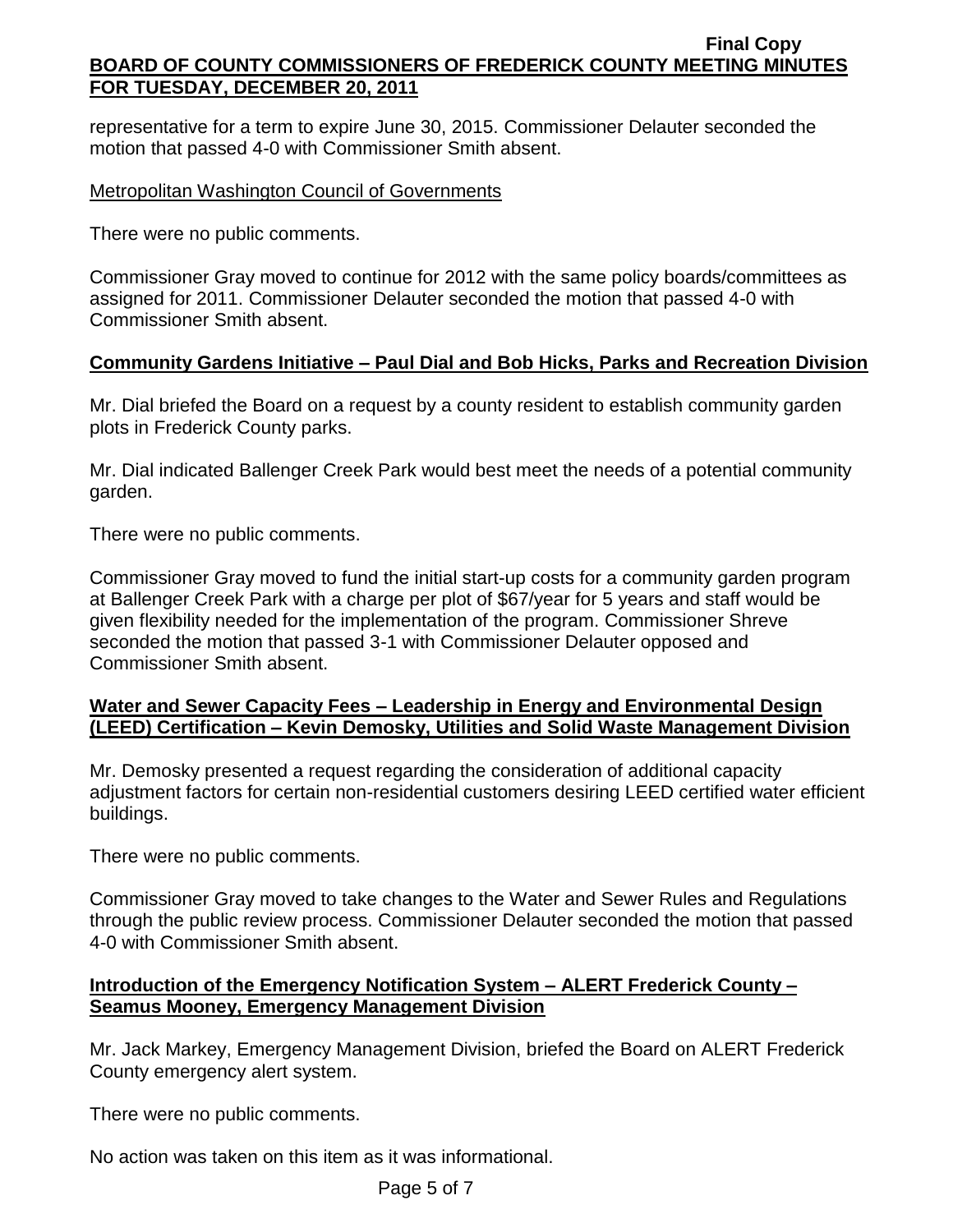# **Authorization for Recruit Firefighter Hiring – Tom Owens, Fire and Rescue Services Division**

Mr. Owens briefed the Board on firefighter position vacancies that had occurred since the hiring freeze of 34 uniformed positions. He indicated an additional 12 vacancies would occur through attrition by the end of 2011. He noted the division was in a current position of being short staffed everyday causing overtime expenses to increase dramatically.

He offered two (2) alternatives to address the increase of vacancies:

- Continue to meet staffing requirements by paying overtime;
- Hire the number of recruit firefighters that could be employed with salary savings from the 12 vacated positions so that hiring remains cost neutral.

There were no public comments.

Commissioner Gray moved to approve Option 2 – to authorize the cost neutral hiring of 19 recruit firefighters using available salary savings from recently vacated positions. Commissioner Delauter seconded the motion that passed 4-0 with Commissioner Smith absent.

# **ADMINISTRATIVE BUSINESS**

# **Purchasing Memo #12-100, Offer from CDI - Head Start for Three (3) Buses Currently Leased from Frederick County – Hal Good, Finance Division and Austin Abraham, Management Services Division**

Mr. Good and Mr. Abraham presented the request to accept an offer from CDI to buy three (3) buses for \$37,000.00 each. The buses are currently being leased to CDI by the county.

Commissioner Shreve moved to approve Purchasing Memo #12-100. Commissioner Delauter seconded the motion that passed 4-0 with Commissioner Smith absent.

# **Comprehensive Plan / Zoning Review – Jim Gugel, Community Development Division**

Mr. Gugel reviewed the next steps and the schedule for the comprehensive plan / zoning review. He indicated there were 193 requests to date.

No action was taken on this item as it was informational.

# **Application to Realign Roddy Creek Road Approaching Roddy Road Covered Bridge – Pat Fleet, Office of the County Manager**

Ms. Fleet presented the request for funding for the realignment of Roddy Creek Road.

Commissioner Gray moved to direct staff to submit a request for funding the realignment of Roddy Creek Road for the purposes of protecting the bridge. Commissioner Shreve seconded the motion that passed 4-0 with Commissioner Smith absent.